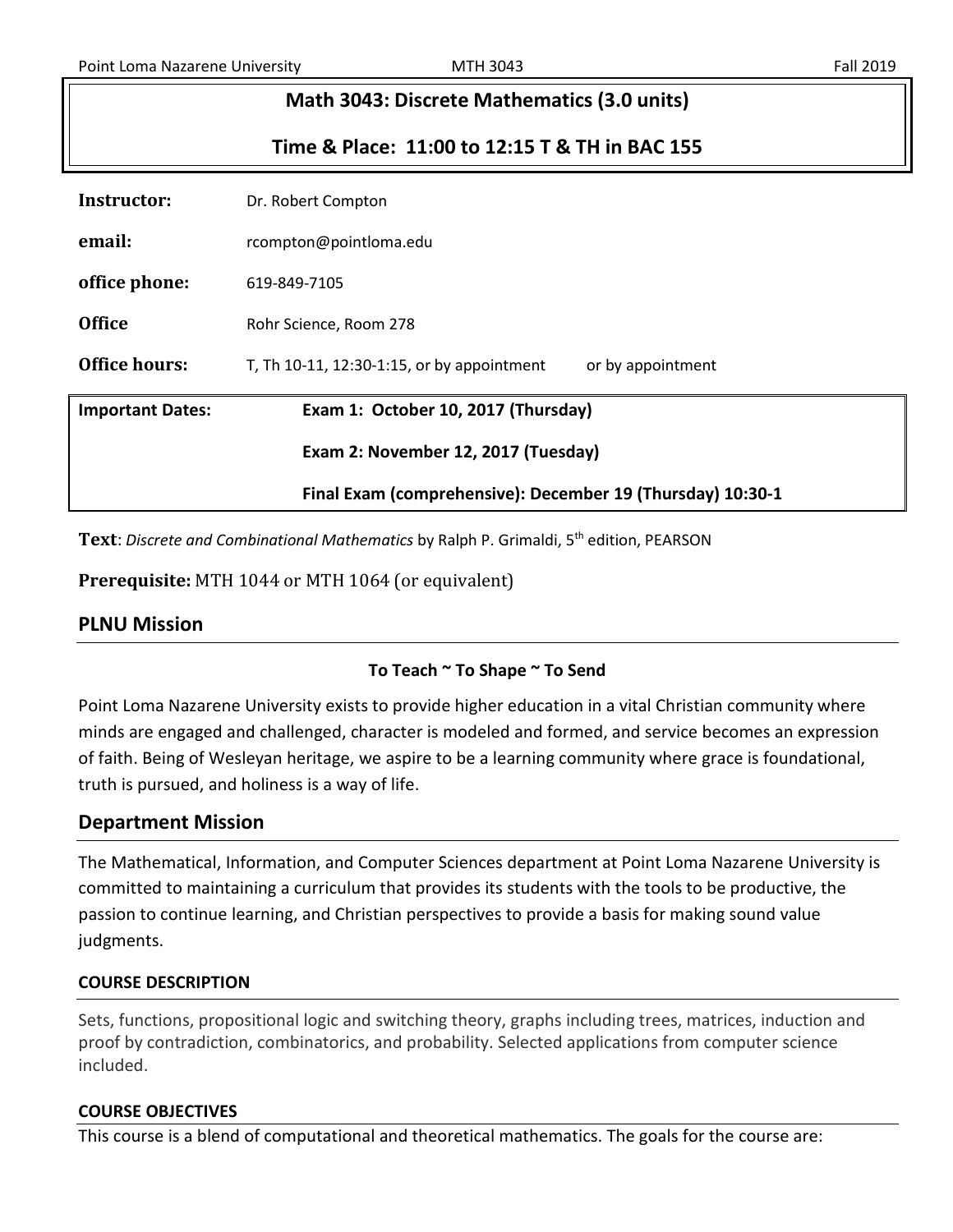Point Loma Nazarene University **MTH 3043** Fall 2019 Fall 2019

- 1. To introduce the student to the topics and techniques of discrete methods and combinatorial reasoning (calculus is the study of continuous functions as opposed to discrete functions).
- 2. To expand the student's methods of inquiry and exploration.
- 3. To present an adequate survey of discrete mathematics for computer science, physics, engineering and mathematics to prepare student for coursework in their discipline.

### **LEARNING OUTCOMES**

- Students will be able to write proofs.
- Students will be able to demonstrate facility with algebraic structures.
- Students will be able to apply their mathematical knowledge to solve problems.
- Students will use the theory of algorithms and computation to solve problems.

### **ASSESSMENT AND GRADING**

Grades for the course will be based on:

| Exams (2 at 20% each)      | 40% of the course grade |
|----------------------------|-------------------------|
| Homework                   | 20% of the course grade |
| Quizzes                    | 10% of the course grade |
| Final exam (comprehensive) | 30% of the course grade |
| Total:                     | 100%                    |

**Grading Scale:** Approximate minimal percentages required to obtain a given grade are:

|             | [87.5,90]    | [77.5, 80]   | [67.5, 70]   | [0,60) |
|-------------|--------------|--------------|--------------|--------|
| [92.5, 100] | [82.5, 87.5] | [72.5, 77.5] | [62.5, 67.5] |        |
| [90, 92.5]  | [80, 82.5]   | [70, 72.5]   | [60, 62.5]   |        |

Grades in percentages

**Homework (20%):** Homework will be assigned every class meeting. All homework assigned in a week will be due **at the start of class** the next Thursday. A homework assignment is late if it is not received at the start of the class on the due date. No late homework will be accepted except by prior arrangement (with me) or with a documented emergency. However, the lowest homework score will be dropped.

The object of the homework is to learn how to do the problems so there should be calculations on your homework using the terminology and methods of the class and not just an answer. Please be sure that your homework is stapled together and the problems are in order. Homework will be scored on a combination of completeness (with work shown) and correctness. A random selection (the same for all people) of the problems will be graded on any homework assignment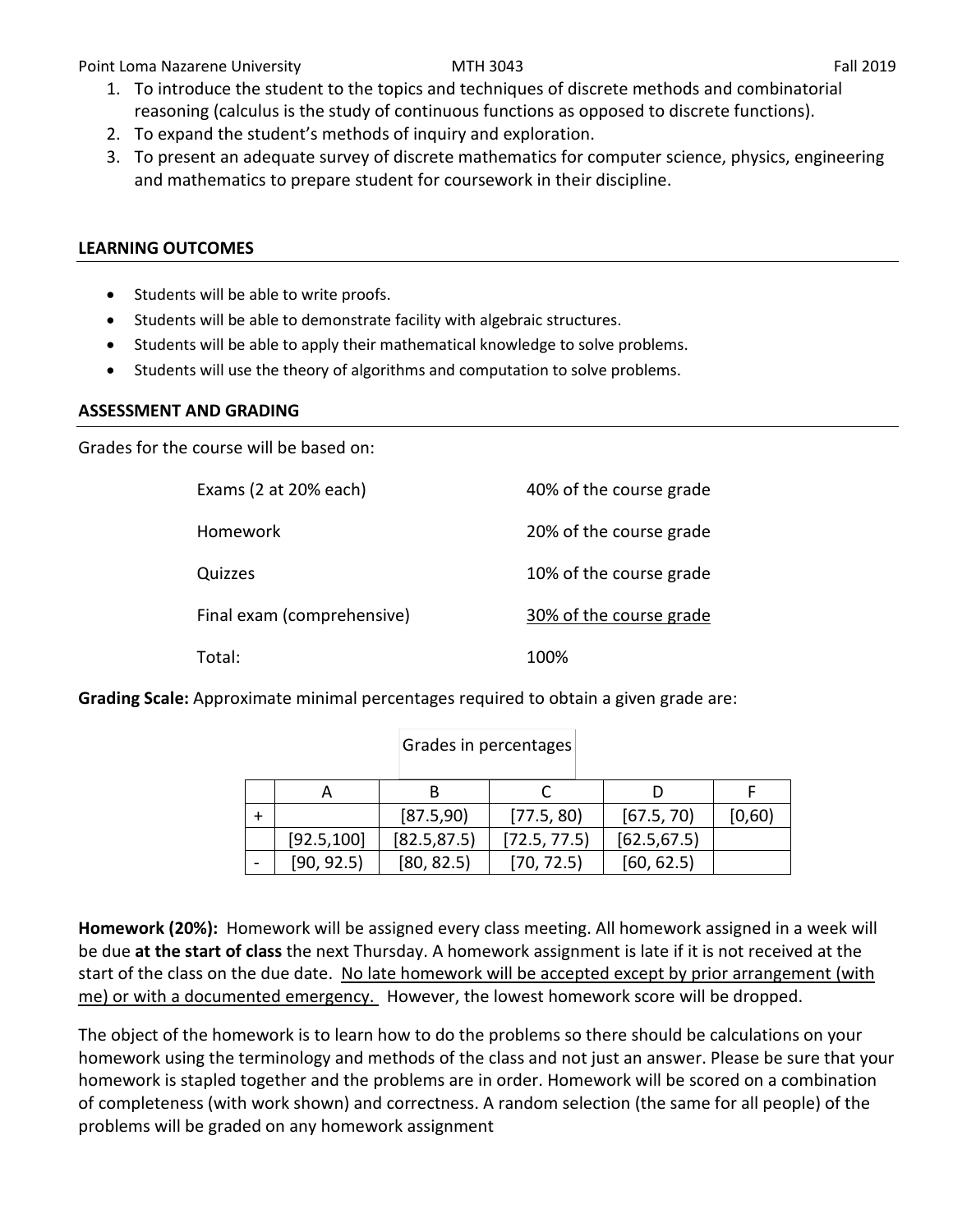### Point Loma Nazarene University **Fall 2019** MTH 3043 **Fall 2019** Fall 2019

**Quizzes (10%)**: Quizzes will be given at the beginning of classes on most Tuesday (please see the calendar for exact dates). Questions will be based on the class discussion/homework problems from the day before. Make-up on quizzes may occur only by prior arrangement with me or a well-documented emergency beyond your control. However, the lowest quiz score will be dropped.

**Exams (20% each):** There are two in-class exams. If you do not take an exam you will receive a zero for it. Late exams may be taken only by prior arrangement with me or a well-documented emergency beyond your control. The examination schedule is included in the daily schedule. I do not intend to accept excuses such as poor communication with parents, benefactors, sport team sponsors and/or travel agents.

**Final Exam (30%)**: The final is **comprehensive and is given on Thursday, December 19th at 10:30 to 1**. The final exam date and time is set by the university at the beginning of the semester and may not be changed by the instructor.

**Class Enrollment:** It is the student's responsibility to maintain his/her class schedule. Should the need arise to drop this course (personal emergencies, poor performance, etc.), the student has the responsibility to follow through (provided the drop date meets the stated calendar deadline established by the university), not the instructor. Simply ceasing to attend this course or failing to follow through to arrange for a change of registration (drop/add) may easily result in a grade of F on the official transcript.

**Side Note:** Turn off any cell phone, pager or things that make noise while you are in class. Also, do not text or work on other classes while in class -to do so is disrespectful to your classmates and me. You may be asked to leave the class for such behavior, resulting in an absence.

### **General Advice:**

You learn mathematics by doing it yourself. You should expect to spend approximately two hours outside of class for every one hour in class working on homework and going over concepts. When doing homework, please note it is normal to not be able to do every problem correct on the first attempt. Do not be discouraged, instead seek help.

For information about the class, homework assignments, handouts or grades, please log onto canvas.pointloma.edu. There you will find all of this class information. Please let me know if you can't access the class information or have any questions.

Sources of Help:

- 1. Me. If you have questions, ask me. See my office hours or email [rcompton@pointloma.edu](mailto:rcompton@pointloma.edu)
- 2. Other classmates. Form study groups! Work together!
- 3. The MLC (in Rohr science room 230)- schedule posted outside the room.

# **University Policies:**

### **FINAL EXAMINATION POLICY**

The final exam date and time is set by the university at the beginning of the semester and may not be changed by the instructor. This schedule can be found on the university website and in the course calendar. No requests for early examinations will be approved. Only in the case that a student is required to take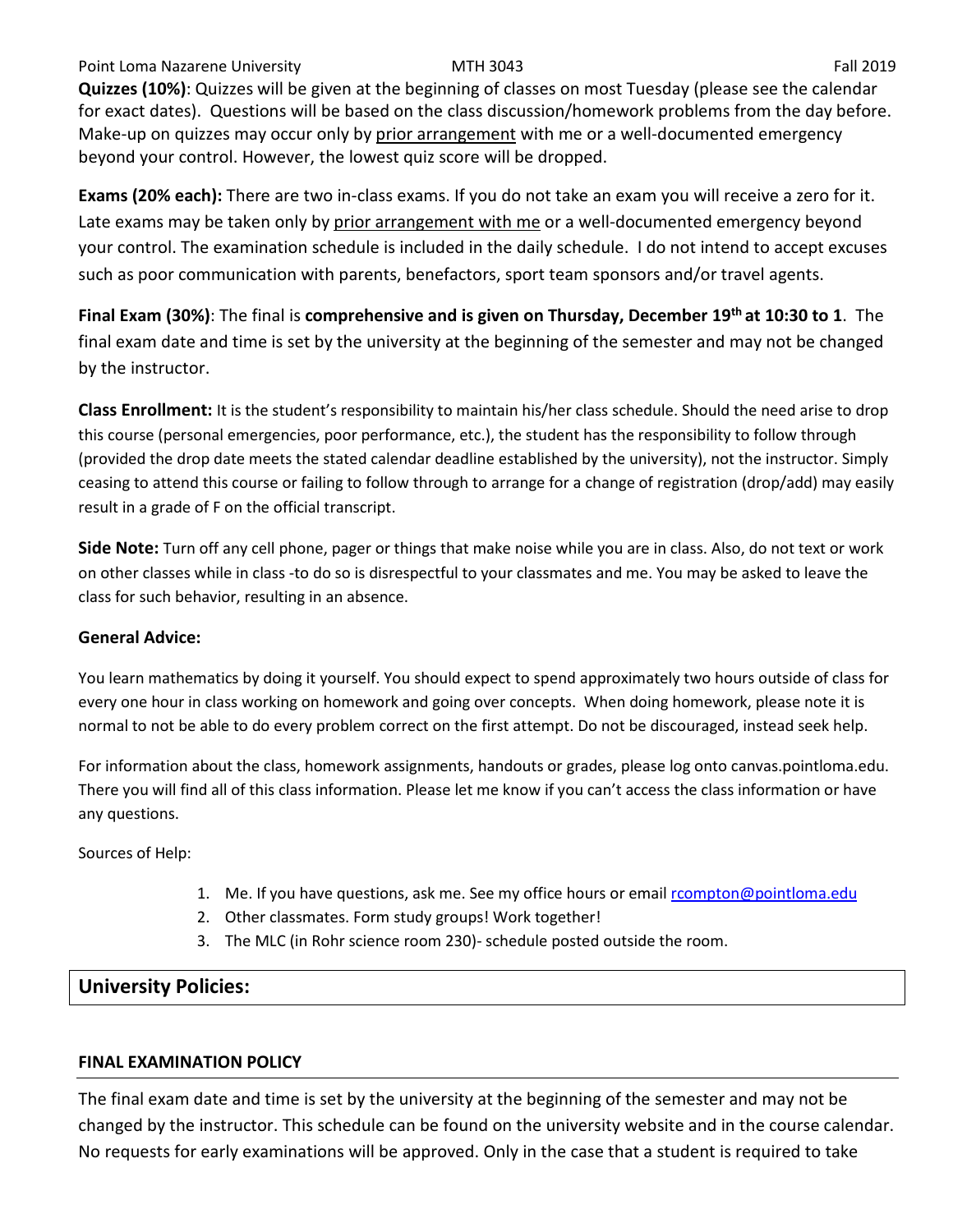Point Loma Nazarene University **Fall 2019** MTH 3043 **Fall 2019** Fall 2019

three exams during the same day of finals week, is an instructor authorized to consider changing the exam date and time for that particular student.

# **PLNU COPYRIGHT POLICY**

Point Loma Nazarene University, as a non-profit educational institution, is entitled by law to use materials protected by the US Copyright Act for classroom education. Any use of those materials outside the class may violate the law.

# **Credit Hour**

In the interest of providing sufficient time to accomplish the stated course learning outcomes, this class meets the PLNU credit hour policy for a 3-unit class delivered over 15 weeks. Specific details about how the class meets the credit hour requirements can be provided upon request.

# **PLNU ACADEMIC HONESTY POLICY**

Students should demonstrate academic honesty by doing original work and by giving appropriate credit to the ideas of others. Academic dishonesty is the act of presenting information, ideas, and/or concepts as one's own when in reality they are the results of another person's creativity and effort. A faculty member who believes a situation involving academic dishonesty has been detected may assign a failing grade for that assignment or examination, or, depending on the seriousness of the offense, for the course. Faculty should follow and students may appeal using the procedure in the university Catalog. See [http://catalog.pointloma.edu/content.php?catoid=24&navoid=1581#Academic\\_Honesty](http://catalog.pointloma.edu/content.php?catoid=24&navoid=1581#Academic_Honesty) for definitions of kinds of academic dishonesty and for further policy information.

# **PLNU ACADEMIC ACCOMMODATIONS POLICY**

While all students are expected to meet the minimum standards for completion of this course as established by the instructor, students with disabilities may require academic adjustments, modifications or auxiliary aids/services. At Point Loma Nazarene University (PLNU), these students are requested to register with the Disability Resource Center (DRC), located in the Bond Academic Center. (DRC@pointloma.edu or 619-849-2486). The DRC's policies and procedures for assisting such students in the development of an appropriate academic adjustment plan (AP) allows PLNU to comply with Section 504 of the Rehabilitation Act and the Americans with Disabilities Act. Section 504 (a) prohibits discrimination against students with special needs and guarantees all qualified students equal access to and benefits of PLNU programs and activities. After the student files the required documentation, the DRC, in conjunction with the student, will develop an AP to meet that student's specific learning needs. The DRC will thereafter email the student's AP to all faculty who teach courses in which the student is enrolled each semester. The AP must be implemented in all such courses.

If students do not wish to avail themselves of some or all of the elements of their AP in a particular course, it is the responsibility of those students to notify their professor in that course. PLNU highly recommends that DRC students speak with their professors during the first two weeks of each semester about the applicability of their AP in that particular course and/or if they do not desire to take advantage of some or all of the elements of their AP in that course.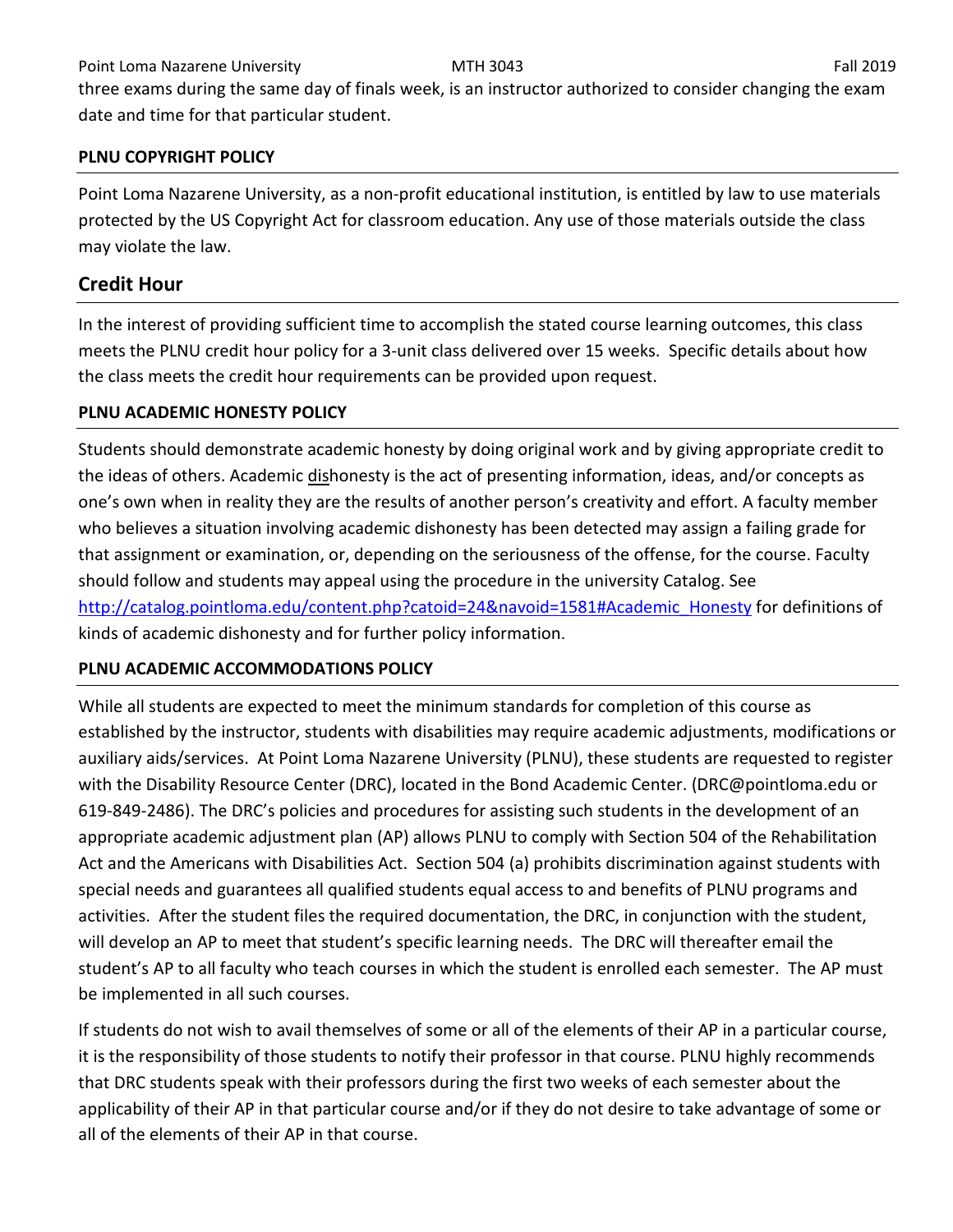Attendance is expected at each class session. In the event of an absence you are responsible for the material covered in class and the assignments given that day.

Regular and punctual attendance at all classes is considered essential to optimum academic achievement. If the student is absent from more than 10 percent of class meetings, the faculty member can file a written report which may result in de-enrollment. If the absences exceed 20 percent, the student may be deenrolled without notice until the university drop date or, after that date, receive the appropriate grade for their work and participation. See

[http://catalog.pointloma.edu/content.php?catoid=24&navoid=1581#Class\\_Attendance](http://catalog.pointloma.edu/content.php?catoid=24&navoid=1581#Class_Attendance) in the Undergraduate Academic Catalog.

## **Course Schedule:**

| week           | Monday | Tuesday                     | Wednesday | Thursday                     | Friday |
|----------------|--------|-----------------------------|-----------|------------------------------|--------|
|                | 9/02   | 9/03                        | 9/04      | 9/05 First class meeting     | 9/06   |
| $\mathbf{1}$   | Labor  | No Class                    |           | Introduction                 |        |
| $9/02 -$       | Day    |                             |           | Section 1.1: Sum & Product   |        |
| 9/06           |        |                             |           | Rules                        |        |
|                |        |                             |           | Section 1.2: Permutations    |        |
|                | 9/09   | 9/10                        | 9/11      | 9/12                         | 9/13   |
| $\overline{2}$ |        | Quiz #1                     |           | <b>HW#1</b>                  |        |
| $9/09 -$       |        | Section 1.3: The Binomial   |           | Section 2.1: Truth Tables    |        |
| 9/13           |        | Theorem                     |           | Section 2.2: The Laws of     |        |
|                |        | Section 1.4: Combinations   |           | Logic                        |        |
|                |        | with Repetition             |           |                              |        |
|                | 9/16   | 9/17                        | 9/18      | 9/19                         | 9/20   |
| $\overline{3}$ |        | Quiz #2                     |           | <b>HW#2</b>                  |        |
| $9/16 -$       |        | Section 2.3: Rules of       |           | Section 2.5: Quantifiers,    |        |
| 9/20           |        | Inference                   |           | Definitions, and the Proofs  |        |
|                |        | Section 2.4: The Use of     |           | of Theorems                  |        |
|                |        | Quantifiers                 |           |                              |        |
|                | 9/23   | 9/24                        | 9/25      | 9/26                         | 9/27   |
| 4              |        | Quiz #3                     |           | <b>HW#3</b>                  |        |
| $9/23 -$       |        | Section 3.1: Sets and       |           | Section 3.3: Counting and    |        |
| 9/27           |        | Subsets                     |           | Venn Diagrams                |        |
|                |        | Section 3.2: Set Operations |           | Section 3.4: A First Word on |        |
|                |        | & the Laws of Set theory    |           | Probability                  |        |
|                | 9/30   | 10/01                       | 10/02     | 10/03                        | 10/04  |
| 5              |        | Quiz #4                     |           | <b>HW#4</b>                  |        |
| $9/30-$        |        | Section 4.1: Mathematical   |           | Section 4.3: The Division    |        |
| 10/04          |        | Induction                   |           | Algorithm: Prime Numbers     |        |
|                |        | Section 4.2: Recursive      |           | Section 4.4: The GCD: The    |        |
|                |        | Definitions                 |           | Euclidean Algorithm          |        |
| 6              | 10/07  | 10/08                       | 10/09     | 10/10                        | 10/11  |
| $10/07 -$      |        | Quiz #5                     |           | <b>HW#5</b>                  |        |
| 10/11          |        | Review for Exam #1          |           | Exam #1                      |        |

Please note this schedule is tentative. Any changes will be announced.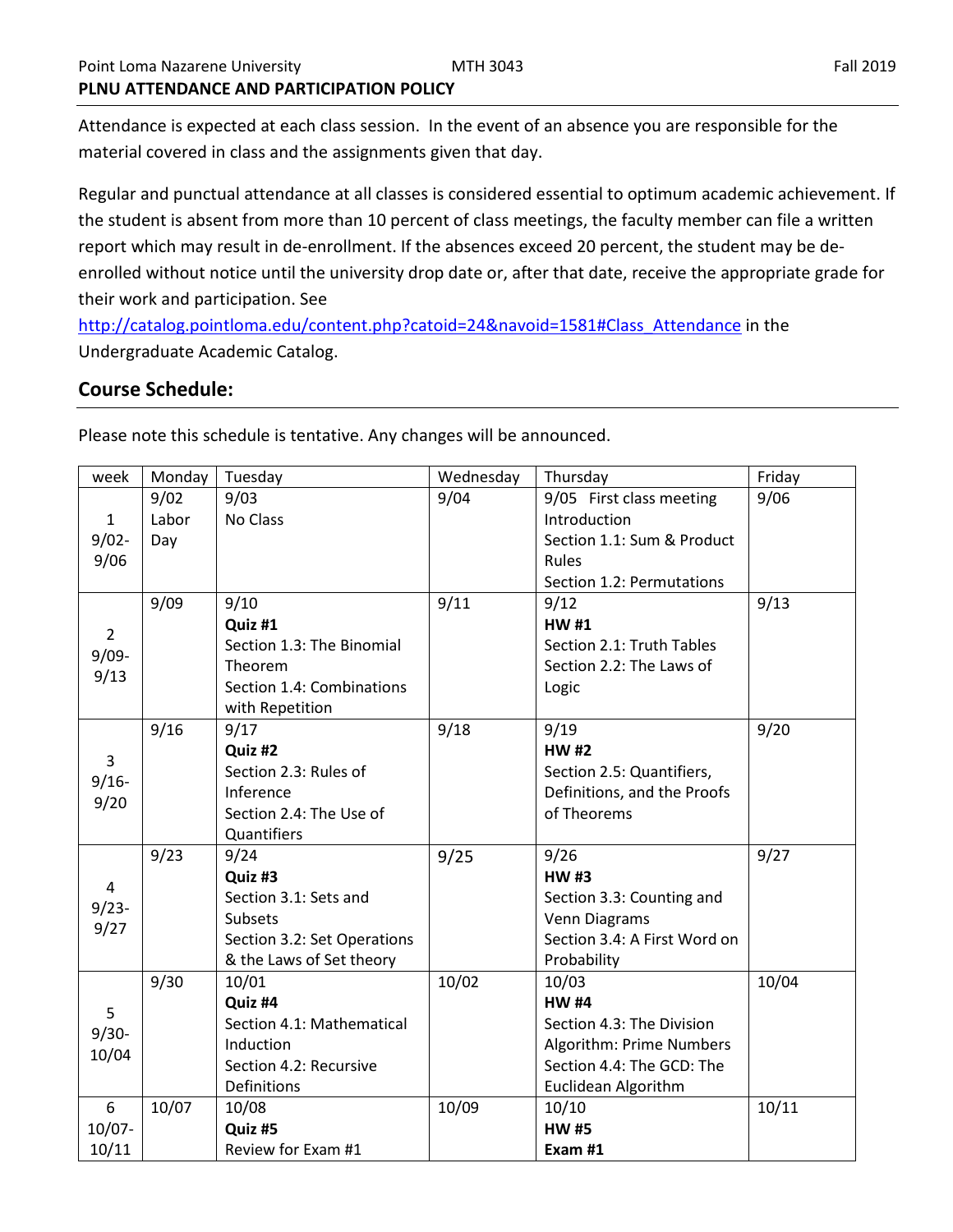|                                      |       | Point Loma Nazarene University                                                                                                           | MTH 3043                                          |                                                                                                                                           | <b>Fall 2019</b>                                  |
|--------------------------------------|-------|------------------------------------------------------------------------------------------------------------------------------------------|---------------------------------------------------|-------------------------------------------------------------------------------------------------------------------------------------------|---------------------------------------------------|
| $\overline{7}$<br>$10/14 -$<br>10/18 | 10/14 | 10/15<br>Section 5.1: Cartesian<br><b>Products and Relations</b><br>Section 5.2: Functions: Plain<br>and One-to One                      | 10/16                                             | 10/17<br>Section 5.3: Onto<br><b>Functions: Stirling Numbers</b><br>of the Second Kind<br>Section 5.4: Special<br><b>Functions</b>        | 10/18                                             |
| 8<br>$10/21 -$<br>10/25              | 10/21 | 10/22<br>Quiz #6<br>Section 5.5: The Pigeonhole<br>Principle<br>Section 5.6: Function<br>composition and Inverse                         | 10/23                                             | 10/24<br><b>HW#6</b><br>Section 8.1: The Principle of<br>Inclusion and Exclusion<br>Section 8.2: Generalizations<br>of the Principle      | 10/25<br>No classes<br><b>Fall Break</b><br>Day   |
| 9<br>$10/28 -$<br>11/01              | 10/28 | 10/29<br>Quiz #7<br>Section 8.3: Derangements:<br>Nothing is in Its Right Place<br>Section 8.5: Arrangements<br>with Forbidden Positions | 10/30                                             | 10/31<br><b>HW#7</b><br>Section 10.1: First-Order<br>Linear Recurrence Relation<br>Section 10.2: The Second-<br>Order                     | 11/01                                             |
| 10<br>$11/04 -$<br>11/08             | 11/04 | 11/05<br>Quiz #8<br>Section 10.3: The<br>nonhomogeneous<br><b>Recurrence Relation</b><br><b>Bubble Sort</b>                              | 11/06                                             | 11/07<br><b>HW#8</b><br>Exam #2 Review                                                                                                    | 11/08                                             |
| 11<br>$11/11$ -<br>11/15             | 11/11 | 11/12<br>Exam #2                                                                                                                         | 11/13                                             | 11/14<br>Section 11.1: Definitions &<br>Examples<br>Section 11.2: Subgraphs,<br>Complements, and Graph<br>Isomorphism                     | 11/15                                             |
| 12<br>$11/18-$<br>11/22              | 11/18 | 11/19<br>Quiz #9<br>Section 11.3: Vertex Degree<br>Section 11.4: Planar Graphs                                                           | 11/20                                             | 11/21<br><b>HW#9</b><br>Section 11.5: Hamilton<br>Paths & Cycles<br>Section 11.6: Graph<br><b>Coloring &amp; Chromatic</b><br>Polynomials | 11/22                                             |
| 13<br>$11/25 -$<br>11/29             | 11/25 | 11/26<br><b>Quiz #10</b><br>Section 12.1: Definitions,<br>Properties and Examples<br>Section 12.2: Rooted Trees                          | 11/27<br>No Class<br>Thanksgiving<br><b>Break</b> | 11/28<br>No Class<br><b>Thanksgiving Break</b>                                                                                            | 11/29<br>No Class<br>Thanksgiving<br><b>Break</b> |
| 14<br>$12/02 -$<br>12/07             | 12/02 | 12/03<br>Section 13.1: Dijkstra's<br>Shortest-Path Algorithm<br>Section 13.2: Minimal<br><b>Spanning Trees</b>                           | 12/04                                             | 12/05<br><b>HW#10</b><br>Section 13.3: Transport<br>Networks                                                                              | 12/06                                             |